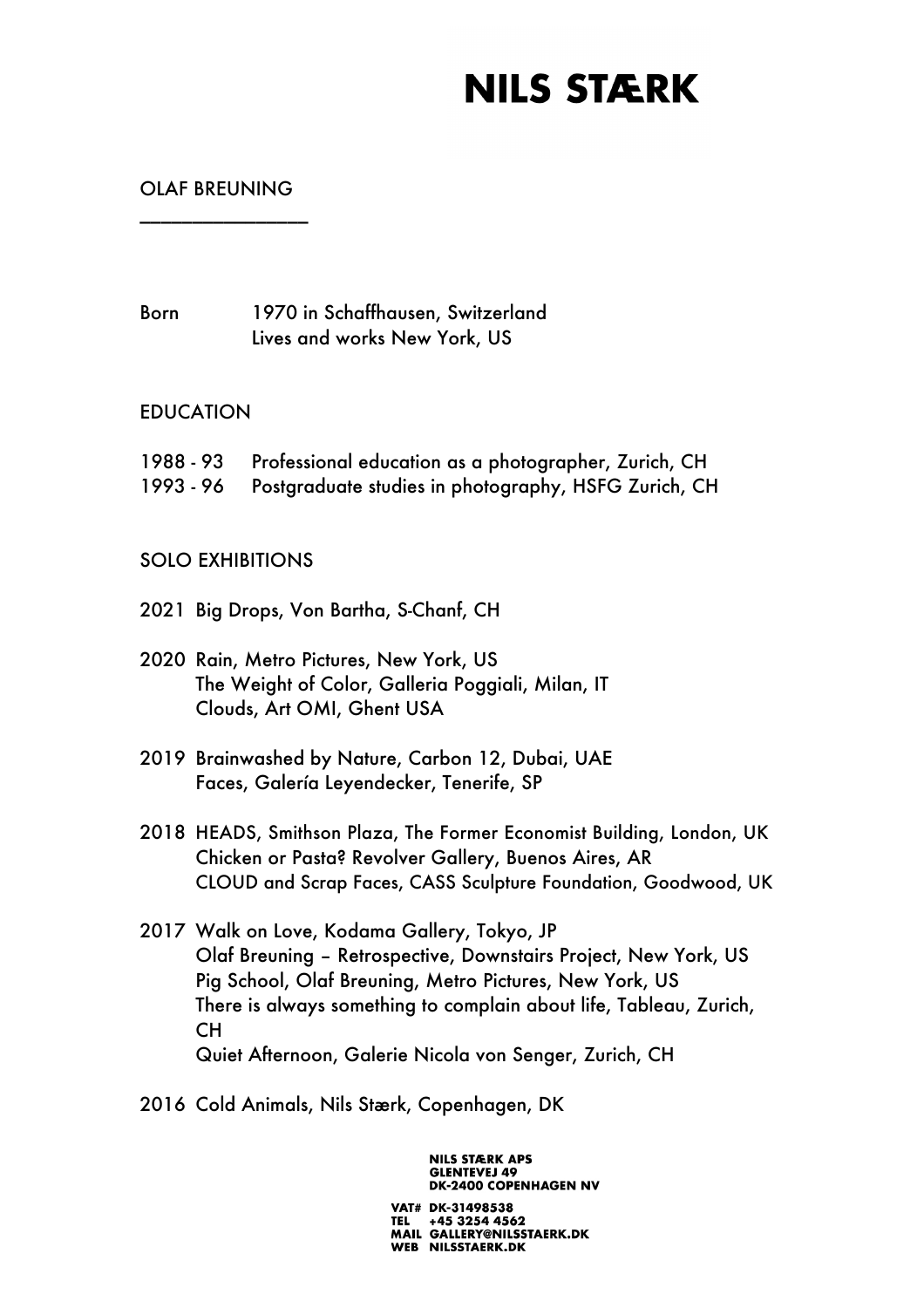The Madness That We Call Reality, NRW-Forum Düsseldorf, Düsseldorf, DE The Good Old Evolution, Carbon 12, Dubai, UAE

- 2015 Home 1-3, Kunsthall Stavanger, Stavanger, NO The Life, Metro Pictures, New York, US
- 2014 Clouds, Public Art Fund, Doris C. Freedman Plaza, New York, US Groups, Haifa Museum of Arte, Haifa, IL Do Not, Art Cube, Artist Studios Jerusalem, IL
- 2013 The Grid, Zentrum Paul Klee, Bern, CH Home Screening 3, The Modern Institute Oxford, Oxford, UK Home Screening 3, ICA London, London, UK Home 3, IMA Institute of Modern Art, Brisbane, Brisbane, AU Home 1/2/3, Metro Pictures, New York, US Camelops Femina, Carbon 12, Dubai, UAE
- 2012 Home 2, IMA Institute of Modern Art, Brisbane, AU Home 3 Screening, Swiss Institute, New York, US Human / Nature, Box, Pippy Houldsword Gallery, London, UK
- 2011 Olaf Breuning, Museum of Bat Yam, Jerusalem, IL Olaf Breuning, Hermes Window, Tokyo, JP Art Freaks, Metro Pictures, NYC, US Art Freaks, Palais de Tokyo, Paris, FR Art Freaks, Kodama Gallery, Kyoto, JP
- 2010 Art in the Park VI, Baur au Lac Park, Zürich, CH Olaf Breuning, Galerie Nicola von Senger, Zürich, CH Marilyns, Nils Stærk, Copenhagen, DK Box People, Centre d'Art Contemporain, La Chapelle du Geneteil, FR Yes? No?, Museum of Art Lucerne, CH
- 2009 Small Brain, Big Stomach, Metro Pictures, New York, US Color Studies, Michael Benevento, Los Angeles, US Life is a Wheel, Kodama Gallery, Osaka, JP Color Studies, Kodama Gallery, Osaka, JP

#### **NILS STÆRK APS GLENTEVEJ 49 DK-2400 COPENHAGEN NV**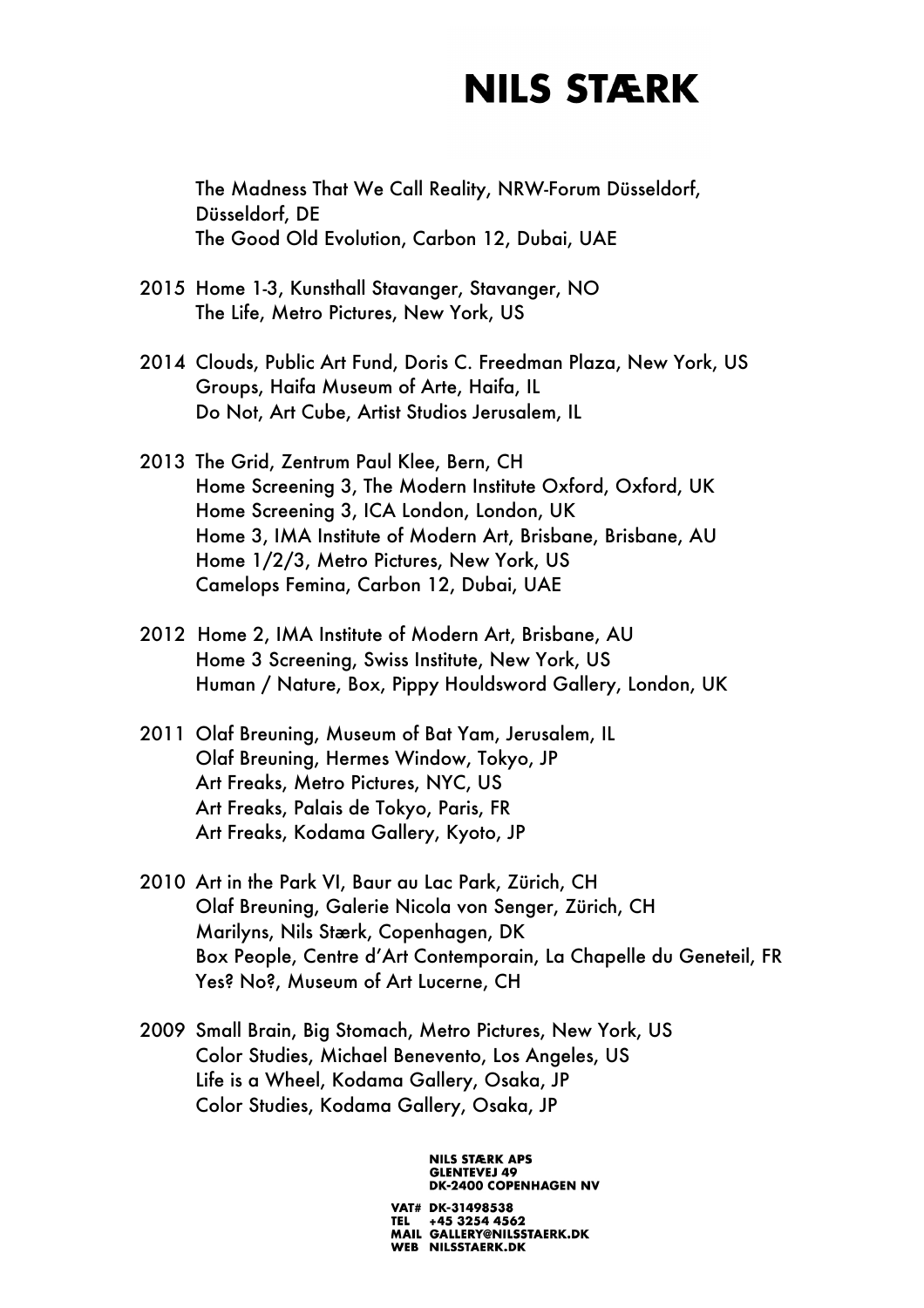Olaf Breuning, Langhans Gallery, Prague, CZ Move, (in collaboration w. Cynthia Rowley, PS1 MOMA, New York, US

- 2008 Sand Sculpture, Art Projects Miami Basel, Miami Beach, US At least I tried, Metro Pictures, New York, US Home, Forum Vebikus - Kulturzentrum Kammgarn, Schaffhausen, CH Home 2, Gallery Lucy Mackintosh, Lausanne, CH OMG, Conduits Gallery, Milan, IT
- 2007 Olaf Breuning , Migros Musum für Gegenwartskunst, Zürich, CH Flag, SI Swiss Institute, New York, US Woman and Dead, Gallery of Contemporary Art Bunkier Sztuki, Krakow, PO Home, Australian Centre for Photography, Sydney, AU Olaf Breuning, Galerie Nicola von Senger, Zürich, CH Olaf Breuning, Kodama Gallery, Osaka, JP Home, Gertrude, Melbourne, AU

2006 This and That and Snowmen with Carrot Noses, Nils Stærk, Copenhagen, DK Olaf Breuning: Home, Sketch Gallery, London, UK Home, IMA Institute of Modern Art, Brisbane, AU Olaf Breuning, UBS Wolfsberg, Wolfsberg, CH Vidéokiosque, Centre d'Art Contemporain, Paris, FR Group, Window of Elizabeth Leach Gallery, Portland, OR

- 2005 China Town Objects, Metro Pictures, New York, US Home, Nicola von Senger Gallery, Zürich, CH Ozaki Nuke, Galerie Meyer & Kainer, Vienna, AT They Live, Chapter Visual Arts, Cardiff, UK Queen Mary, Galerie Air de Paris, Paris, FR Oh yes...It's a garden, Chisenhale, London, UK Olaf Breuning, Kodama Gallery, Osaka, JP Home, Kunst-Büro, Lupiod Lounge, Munich, DE
- 2004 Olaf Breuning, Nils Stærk, Copenhagen, DK Olaf Breuning, Kodama Gallery, Tokyo, JP

**NILS STÆRK APS GLENTEVEJ 49 DK-2400 COPENHAGEN NV**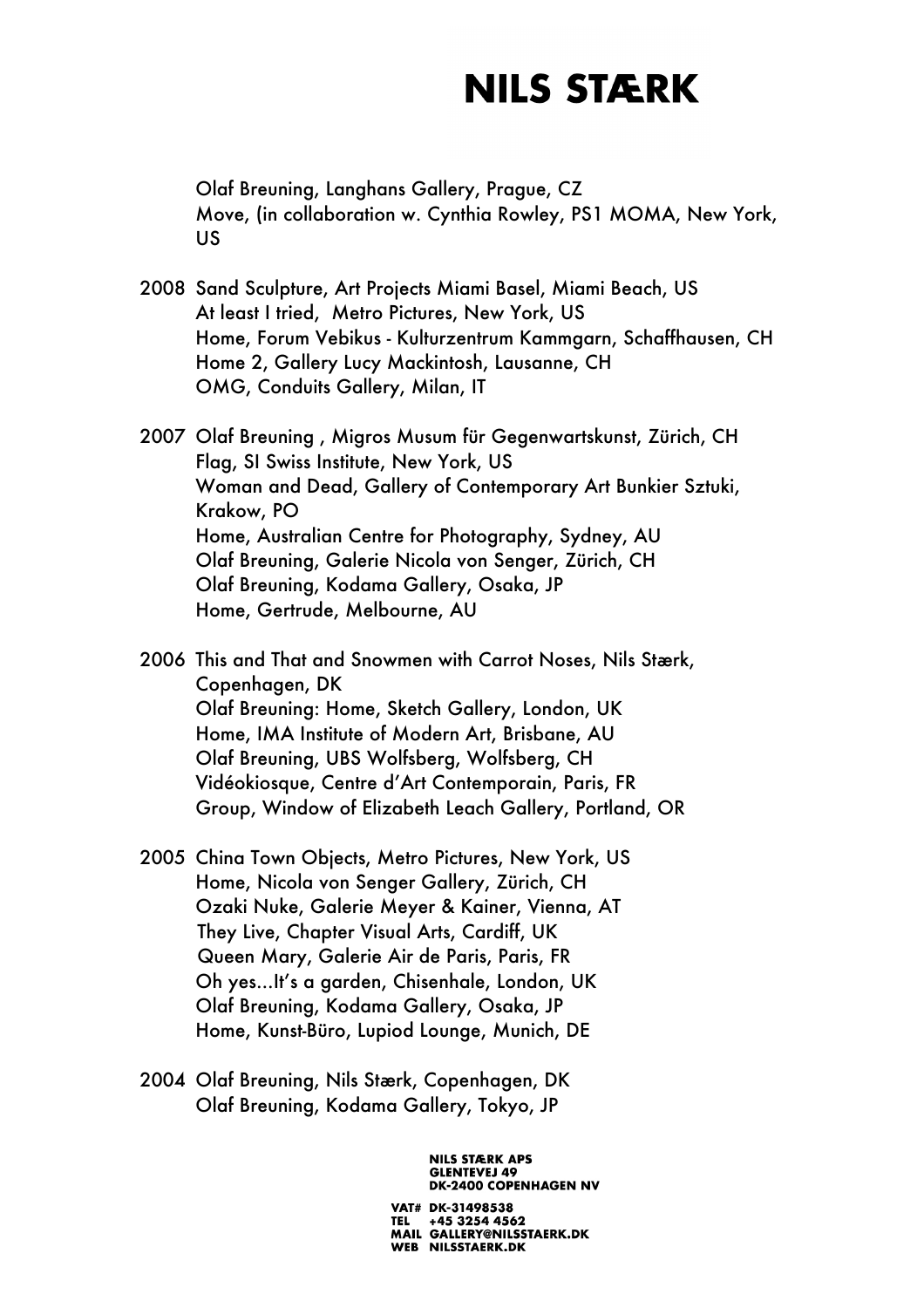Home, The New Stedelijk Museum CS/ Auditorium, Amsterdam, NL Olaf Breuning-vidéos, Association EDV, Toulouse, FR Olaf Breuning-films, La Casa Encendida, Madrid, ES Home, Metro Pictures, New York, US

- 2003 Olaf Breuning, Magasin- Centre National d'Art Contemporain, Grenoble, FR Olaf Breuning, Museo Garrillo Gil, Mexico City, MX Under the Bridge, Musée d'art moderne et contemporain, Strasbourg, FR Art Unlimited, Art 35 Basel, Basel, CH Hello Darkness, Galerie Arndt & Partner, Berlin, DE
- 2002 Hello Darkness, Swiss Institute, Hello Darkness, New York, US Olaf Breuning, arsFutura Galerie, Zurich, CH Camp, PasquArt, Biel, CH
- 2001 Primitiv, Metro Pictures, New York, US Olaf Breuning, Galerie Meyer & Kainer, Vienna, AT King, Galerie Arndt & Partner, Berlin, DE Apes, Kunstverein Freiburg, Freiburg, DE Hello Darkness, Swiss Institute, New York, US Group, Artspace, Auckland, NZ Olaf Breuning, Galerie Air de Paris, Paris, FR Apes, Museum zu Allerheiligen; Kunstverein Schaffhausen, CH
- 2000 Ugly Yelp, ArsFutura Galerie, Zürich, CH Olaf Breuning, Air de Paris, Paris, FR
- 1999 Woodworld, Centre d'art contemporain, Geneva, CH They live!, arsFutura Galerie, Zürich, CH
- 1998 Woodworld, Kunsthaus Glarus, Glarus, CH Schlund/Chris Croft, Kunsthalle St.Gallen, St. Gallen, CH
- 1997 Waldfest, BINZ39, Zürich, CH

#### **NILS STÆRK APS GLENTEVEJ 49 DK-2400 COPENHAGEN NV**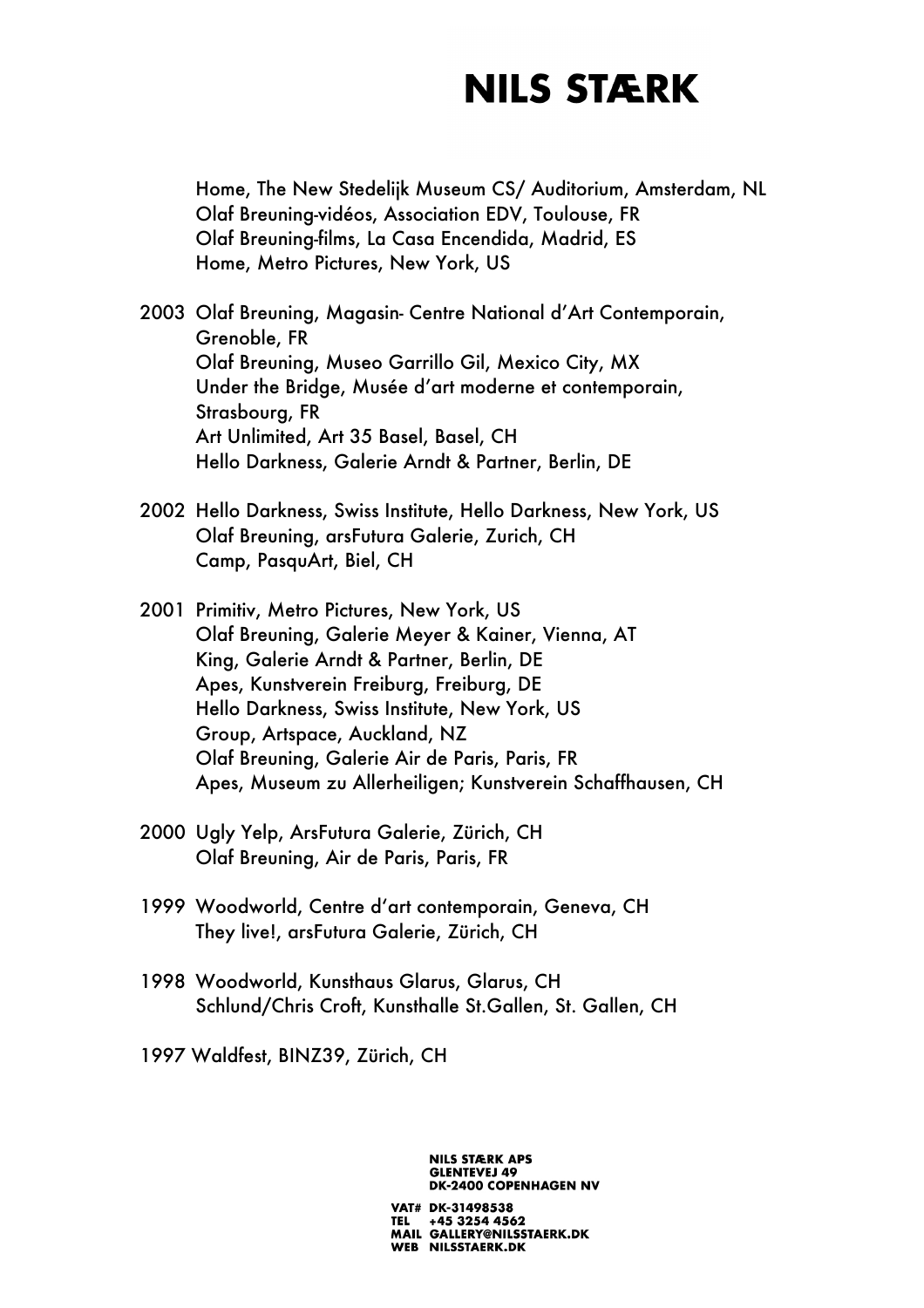### GROUP EXHIBITIONS

- 2018 Have a Seat, Helvetia Art Foyer, CH Call & Response, Museum of Contemporary Art Jacksonville (MOCA), Jacksonville, FL, USA The Land We Live In, The Land We Left Behind, Hauser & Wirth, Somerset, UK
- 2017 Le parcours heart@geneva, heart@geneva, Geneva, CH Various artists from the Gagliardi collection, Gagliardi Art System, Turin, IT
- 2016 Electronic Superhighway, Whitechapel Gallery, London, UK
- 2015 Welcome to the Jungle, KW institute for Contemporary Art, Berlin, **DE** Station to Station, Barbican Centre, London, UK
- 2014 Gastspiel, Museum Rietberg, Zuerich, CH Os Tropicos, Centro Cultural CAIXA, Sao Paulo, BR Broken. Slapstick, Comedy and Black Humor, Haus der Kunst, Munich, DE Drømmeland, Kunsten Museum of Modern Art, Aalborg, DK Elevation 1049, Luma Foundation, Gstaad, CH Protect me from what i am, Galerie Dina Renninger, Munich, DE

Close Encounters, Carbon 12, Dubai, UAE Is it much too much to ask, not to hide behind the mask?, Old Room, New York, US Group Show, (Tony Matelli, John Miller) Gary Tatintsian Gallery, Moscow, RU Bash, Woodstock Byridcliffe Guilt, Woodstock, US

2013 Triennale de l'image contemparaine, Kunstahalle Umenia Kosice, Košice, SK Landmark, The Somerset House, London, UK

> **NILS STÆRK APS GLENTEVEJ 49 DK-2400 COPENHAGEN NV**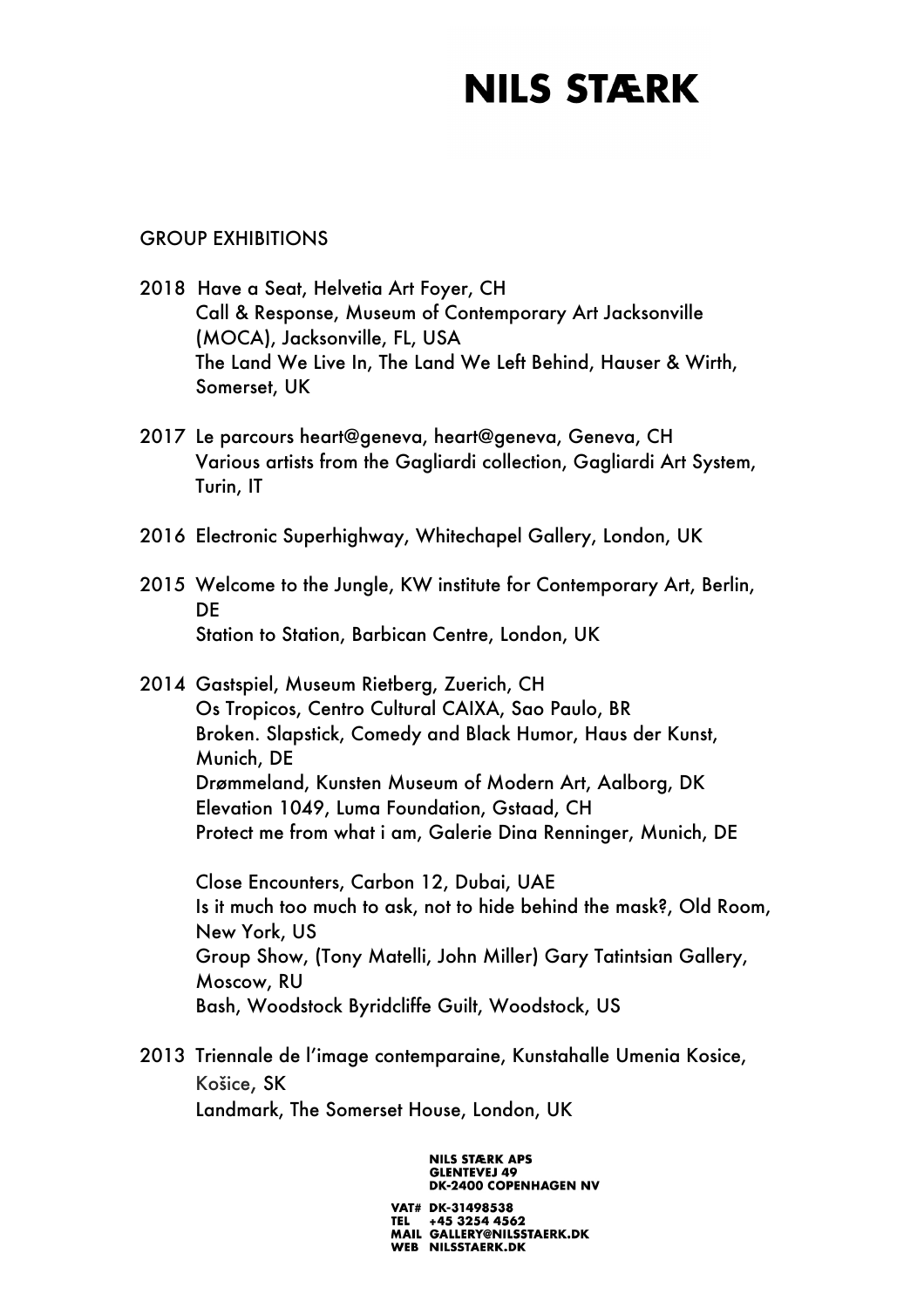Cultural Freedom in Europe, Goethe-Institute, Brussels, BE Move!, Sesc Belenzinho, Sao Paulo, BR Air/Port, Beauty Without Irony, Essaouira, MA Other People's Problems: Conflicts and Paradoxes, Herzliya Museum, Tel Aviv, IL This is Not a Love Song, LOOP Barcelona, Barcelona, ES Serious Laughs, UPAC Kingston, Kingston, US Lightness of Being, Public Art Fund, City Park Hall, New York, US Station to Station, organized by Doug Aitken, from East to West, US Art Across the City, LOCWS Swansea, Wales, UK Parcours, Art Basel 2013, Basel, CH The Cat Show, White Columns, New York, US Metamatic Reloaded, Tinguely Museum, Basel, CH Pataphysics, Sean Kelly Gallery, New York, US Group Show, Tatintsian Gallery, Moscow, RU Des Images Comme des Oiseaux, CNAP, Paris, FR Social Animals, Art Basel Miami, Collins Park, Bass Museum, Miami, US

2012 Dead Lines, The Von der Heydt Museum in Wuppertal, Germany, DE Nova, Mis, Sao Paulo, BR A Perfect Day, Westergasfabriek, Amsterdam, NL Cover Up (second version), Musuem of Art in Bochum, DE Display/Replay, Maison de la Culture Frontenac, CA Display/Replay, StadGalerie, Bern, CH Sport in Art, Mocak, Krakau, PL Parallelwelt Zirkus, Kunsthalle Wien, Austria, AT Hidden Stories, Kai 10, Dusseldorf, DE Fad Gadget Frank Tovey, NP Contemporary Art Center, New York, US In Living Color, The Flag Art Foundation, New York, US The Art of Cooking, The Royal T, Los Angeles, US XL, Shanghai Theatre Academy, Shanghai, CN Dogma, Metro Pictures, New York, US Really Exotic?, SMBA, Amsterdam, NL Sculpture is Everyting, The Quennsland Art Gallery, Brisbane, AU International 6400 Videofestival 2012, XBunker, Sonderborg, DK Laugther (Riso), Electricity Museum, Lisbon, PT

#### **NILS STÆRK APS GLENTEVEJ 49 DK-2400 COPENHAGEN NV**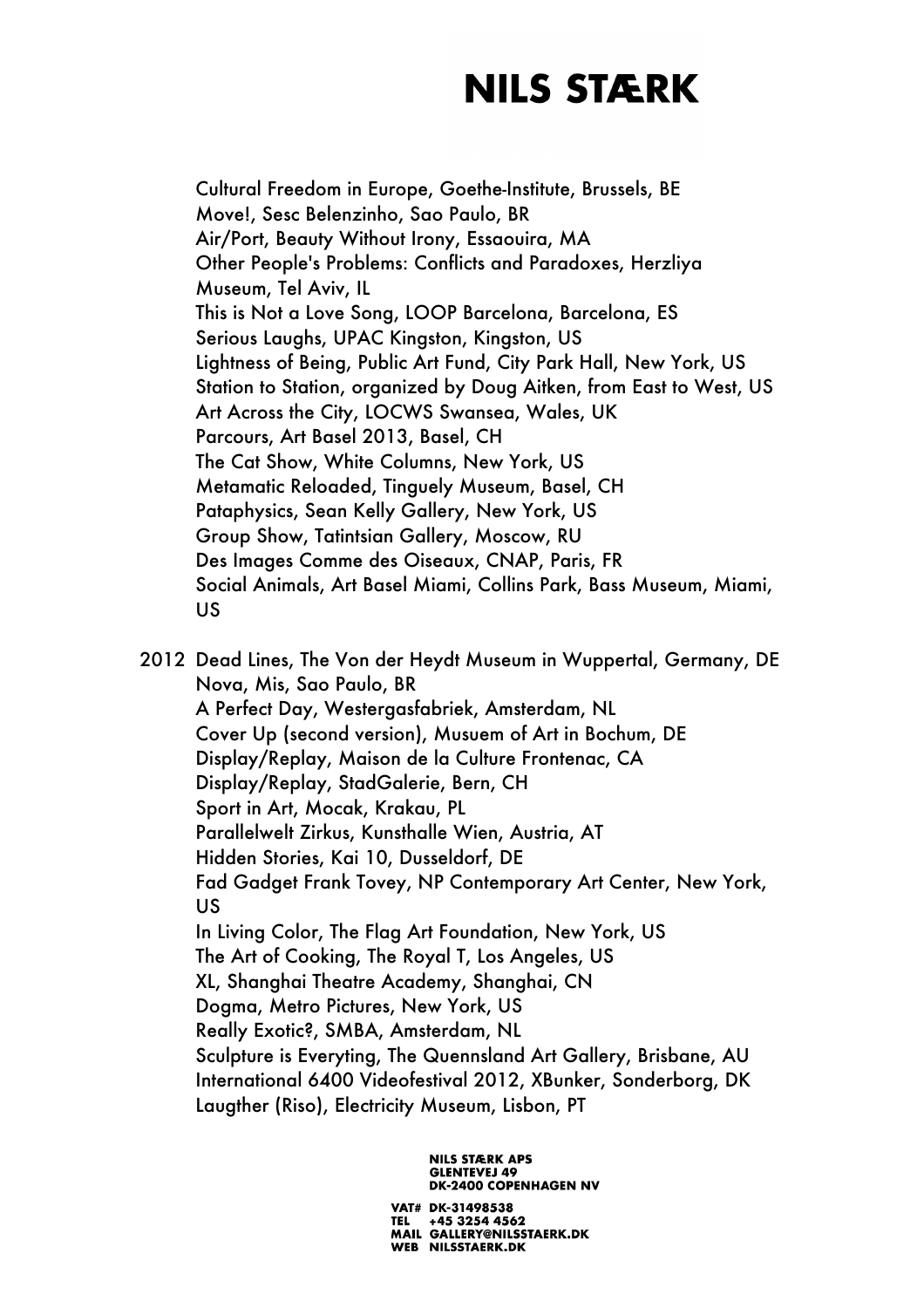The End of the World, V-ART Center, Shanghai, CN Family Portrait, Carriage Trade, New York, US

2011 God Only Knows Who the Audience is, CAA Wattis Institute for Contemporary Art, San Francisco, US Commercial Break, 54th Venice Biennale, Venice, IT Øjenåbner, Fyns Art Museum, Odense, DK Traine Fantome, Cruise & Callas, Berlin, DE Let it End like This, Apex Art, New York, US Voici un Dessin Suisse, Aargauer Kunsthaus, Aarau, CH Electromediascope, Nelson-Atkins Museum of Art, Kansas City, US

2010 Move, PS1 Contemporary Art Center, LIC, Queens, NY, US Hareng Saur: Ensor and Contemporary Art, The Museum of Contemporary Art (S.M.A.K.), Ghent, BE Sva, HBC, Berlin, DE The Secret (still) Knows, (LAND) LAB, Los Angeles, US The Battle of Bad Taste, The Swiss Institute, New York, US SWELL, Friedrich Petzel Gallery, New York, US Press Art, Museum der Moderne, Salzburg, AT La Foret de mon reve, Gallerie du conseil Général of Aix-en-Provence, FR Make Yourself at Home, Kunsthal Charlottenborg, Copenhagen, DK Adding Complexity to Confusion, Grizdale Arts at The Tate Britain, London, UK Adaptation, The Power Plant, Toronto, CA Le Burlesque in Contemporary Art, Centre Culturel André Malruex, Bourget, FR Cover Up, The Tape Modern, Berlin, DE If a tree falls in a forest…, Solyst Artist in Residency Center, West Zealand, DK Global Localism, (temporary venue), Hawaii, US Desire, Blanton Museum of Art, University of Texas, Austin, TX And The Moral of The Story Is..., Witte de With, Center for Contemporary Art, NL Be A Star, Play A Model, International Photo Festival, Knokke, BE Knock Knock: Who's There?, Armand Bartos Fine Art & Fred Torres Collaborations, New York, US

> **NILS STÆRK APS GLENTEVEJ 49 DK-2400 COPENHAGEN NV**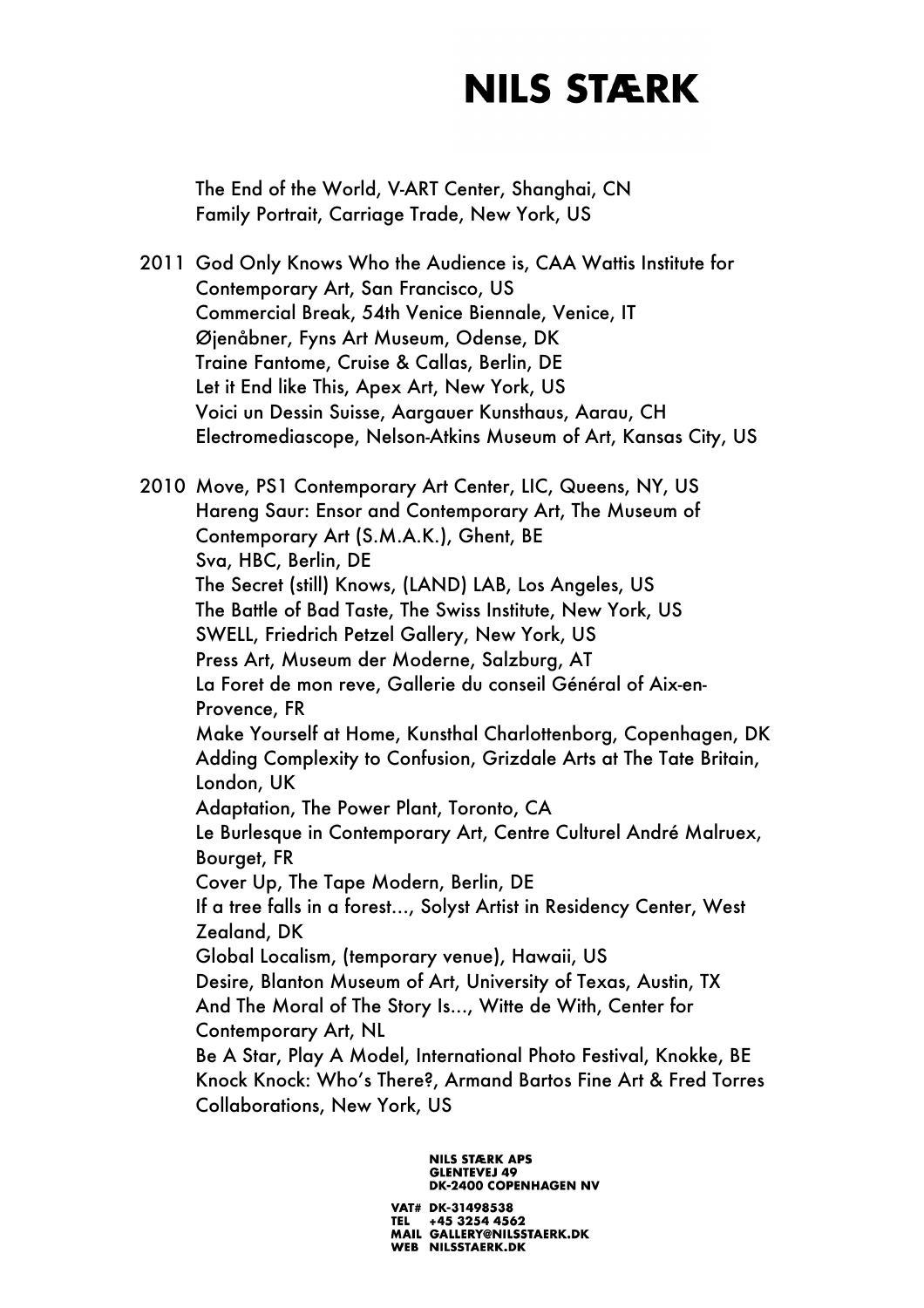|           | Contact, Toronto Photography Festival, Toronto, CA<br>Fantasmagoria The Mythic World, Les Abattoirs Museum, Toulouse,                                                                                                                                                                                                                                                                                                                                                                                                                                                                                                                                                                                                                                                                                                                                                                                                                                                                                                                                                                                                                                                                                                                                                                                                                                                                                    |
|-----------|----------------------------------------------------------------------------------------------------------------------------------------------------------------------------------------------------------------------------------------------------------------------------------------------------------------------------------------------------------------------------------------------------------------------------------------------------------------------------------------------------------------------------------------------------------------------------------------------------------------------------------------------------------------------------------------------------------------------------------------------------------------------------------------------------------------------------------------------------------------------------------------------------------------------------------------------------------------------------------------------------------------------------------------------------------------------------------------------------------------------------------------------------------------------------------------------------------------------------------------------------------------------------------------------------------------------------------------------------------------------------------------------------------|
| <b>FR</b> | Press Art, KunstMuseum St. Gallen, CH<br>I am Swiss, Musée Rath, Geneva, CH<br>The Secret Knows, LAND, Austin, TX<br>Shanghai Billboards, Various locations, Shanghia, CN<br>Nuit Blanche, The Drake Hotel, Toronto, CA                                                                                                                                                                                                                                                                                                                                                                                                                                                                                                                                                                                                                                                                                                                                                                                                                                                                                                                                                                                                                                                                                                                                                                                  |
|           | 2009 Objects, Furniture and Patterns, Art Since the Summer of '69, New<br>York, US<br>Rock Garden, Salon 94, New York, US<br>The Likely Fate of The Man That Swallowed The Ghost, Centre<br>Pompidou, Paris, FR<br>Bernhard Wilhelm Retrospective, Groninger Museum, Groningen, NL<br>Pandora's Box, Performa, White Box,, New York, US<br>Time Out Video Festival, UCCA, Beijing, CN<br>Tina B Festival, Prague, CZ<br>Photo Festival Mannheim Ludwigshafen Heidelberg, (public space),<br>DE<br>Warehouse of Horrors, Embassy Gallery, Edinburgh, UK<br>The Reach of Realism, MoCA, Miami, FL, US<br>Total Nowhere Emotional Expansion,Brisbane<br>Festival, Brisbane, AU<br>Lowlands Summer Music Festival, Stedilijk Museum, Amsterdam, NL<br>I Am Comedy, Arnolfini, Bristol, UK<br>Borderline Pleasure, Michael Janssen Galerie, Berlin, DE<br>Today and Everyday, X Projects, New York, US<br>The Haunted Chateau, Indianapolis Museum of Contemporary Art,<br>Indianapolis, IN, US<br>Foodprint Exposition, Art & Architecture Center, Stroom, Den Haag,<br>NL<br>60 Minutes, Institute for Research in Art, University of South Florida,<br>Tampa, FL, US<br>The Uncertainty Principal, Museu d'Art Contemorani de Barcelona<br>(MACBA), Barcelona, ES<br>Stranger Things Are Happening, ASPEX, Portsmouth, UK<br>The Magic and The Funny Meet Again, De Brokke Grond,<br><b>NILS STÆRK APS</b> |
|           | GLENTEVEJ 49<br>DK-2400 COPENHAGEN NV                                                                                                                                                                                                                                                                                                                                                                                                                                                                                                                                                                                                                                                                                                                                                                                                                                                                                                                                                                                                                                                                                                                                                                                                                                                                                                                                                                    |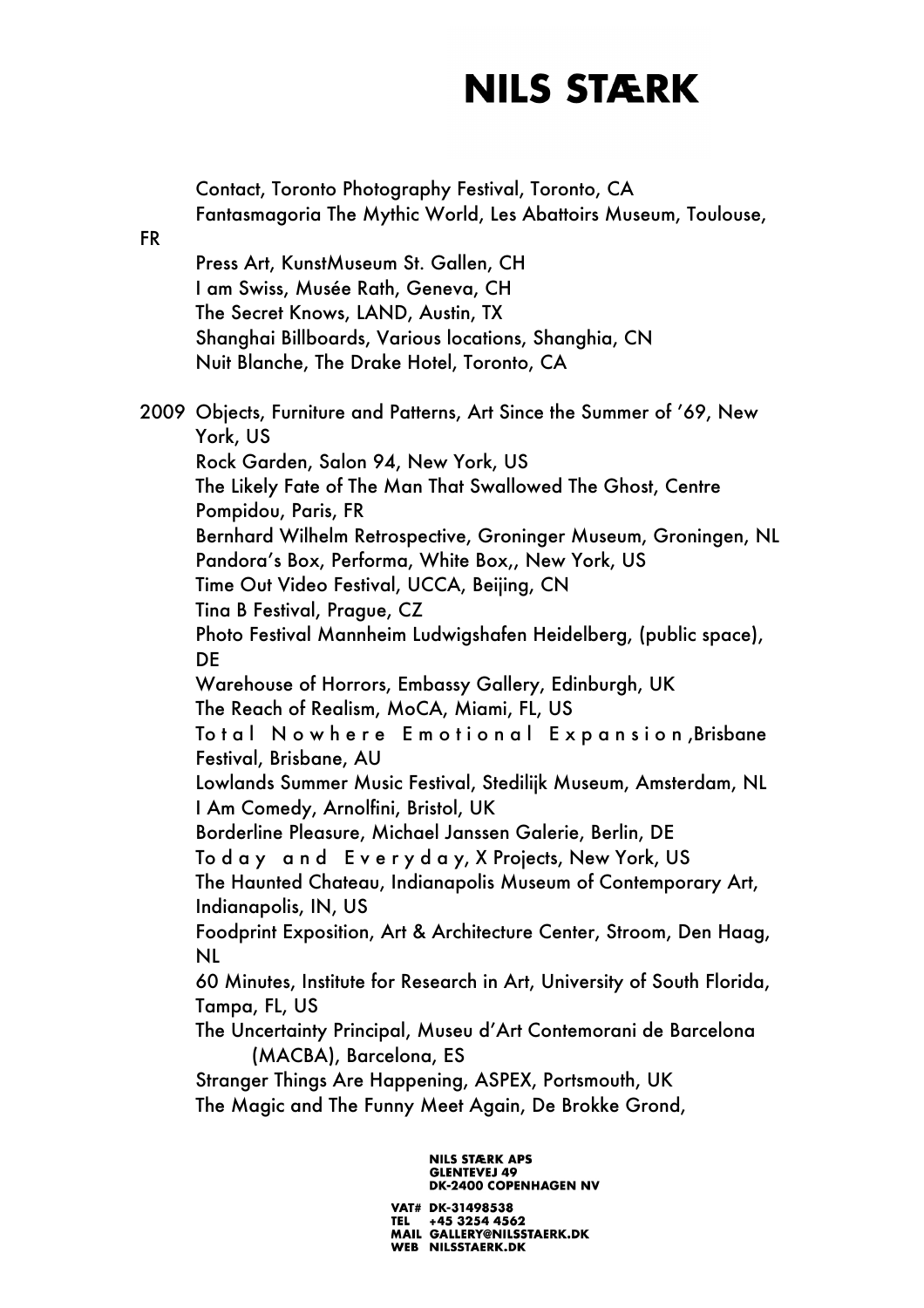Amsterdam, NL TradeCity, Contemporary Art Manchester (CAM), Manchester, UK Fotographica Bogotá, FotoMuseo, Bogotá, CO Everything Must Out Going, Asia Song Society, New York, US Works on Paper, Nils Stærk, Copenhagen, DK Vanderbuilt University Fine Arts Gallery, Nashville, TN, US Hypocricy: The Sitespecificity of Morality, The National Museum, Oslo, NO PictoPlasma, Haus der Kulturen, Berlin, DE Books, Books, Nothing else than Books, Ursula Blickle Foundation, Kraichtale, DE Born in The Morning, Dead By Night, Leo Koenig, New York, US Moving Money: Global Capital and the Dematerialization of Value, SAC Gallery, StonyBrook, US Virtual Insanity, Cinders Gallery, Brooklyn, US A Meeting Between the Tragic and The Funny, Hessen Huis Museum, Antwerp, BE Unfictions, EMPAC, Troy, US Uncharted, University at Albany Art Museum, Albany, US

2008 Experimenta Folklore, Frankfurter Kunstverein, Frankfurt, DE Second Nature, Domaine départemental de Chamarande, Paris, FR The Empty Page, James Fuentes, New York, US Looking at Music, The Museum of Modern Art, New York, US DreamBerries, Westfälischer Kunstverein, Muenster DE Aurum, Centre Pasque Art, Biel, CH Family Affair, Conduits/Gea Politi, Milan, IT I Am Comedy, Hotel MariaKapel, Holland, NL Second\_Nature, Gallery Nosbaum and Reding, Luxembourg, LX The Rocky Mountain People Show, Galleria Civica di Arte Conteporanea, Torino, IT Living London, I Don't like to Curate, but at least I like the Videos I Selected, 176, London, UK Less is Less and More is More, That's all, CAPC Musée d'art Contemporain, Bordeaux, FR Anyone got Wood? Bondegatan, Stockholm, SE Nekrokvlt, Impakt Festival, Utrecht, NL

> **NILS STÆRK APS GLENTEVEJ 49 DK-2400 COPENHAGEN NV**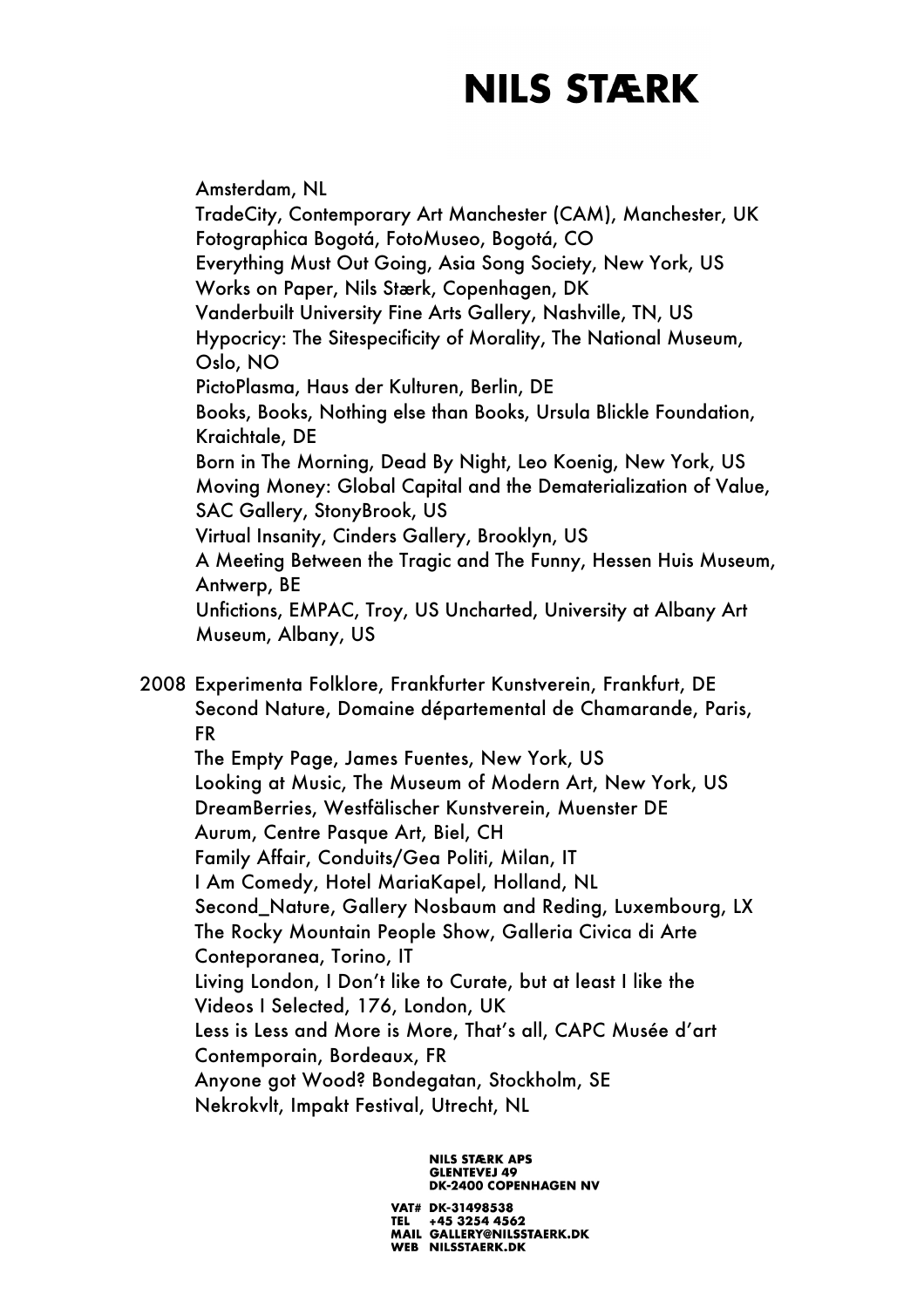Damn! I wish I'd made that... , Chapter, Cardiff, UK Moscow Short Film Festival, Moscow, RU Tell Tchaikovsky the News, STANDARD, Oslo, NO Like Watching a Train Wreck, Groeflin Maag Galerie, Zürich, CH Damaged (curated by Tony Just), GBE Passerby, New York, US Laughing in a Foreign Language, Hayward Gallery, London, UK Whitney Biennial, Whitney Museum of American Art, New York, US Le Spectrarium (Les Fantòmes de la Machine), Fondation Suisse, Paris, FR After Effects, Museo de Arte Contemporaneo de Santiago, Santiago, CL Fun, Fun, Fun, Aros Aarhus Art Museum, Aarhus, DK Collection/Sammlung, Migros Museum, Zürich, CH Bad Moon Rising, ISPC, New York, US 2007 Air de Paris, Galerie Delphine Pastor, Monaco, MC Total Recall (Bernhard Willhelm), Mode Museum, Antwerp, BE Playback, Musée d'Art Moderne de la Ville da Paris, Paris, FR Hold the Line, Ferenbalm-Gurbrü Station, Karlsruhe, DE Elsewhere, University of South Florida Contemporary Art Museum, Tampa, FL, US IDYLLE, DA2 Domus Artium 2002, Salamanca, ES Group, Home I, King, The Dome, Toronto, CAN Les Collections, CAPC Museum of Contemporary Art, Bordeaux, FR What We Bought, Camera Austria (Steirischer Herbst), Graz, AT Mask, James Cohan Gallery, New York, US Dutch Film Festival, Lowlands, Amsterdam, NL Enlarge Your Practice, La Friche la Belle de Mai, Marseille, FR Arnhem Mode Biennale, Bernhard Wilhelm, Arnhem, NL Yo! , Rivington Arms, New York, US Imagination becomes Reality Part VI, Museum of Contemporary Art at ZKM, Karlsruhe, DE

#### **NILS STÆRK APS GLENTEVEJ 49 DK-2400 COPENHAGEN NV**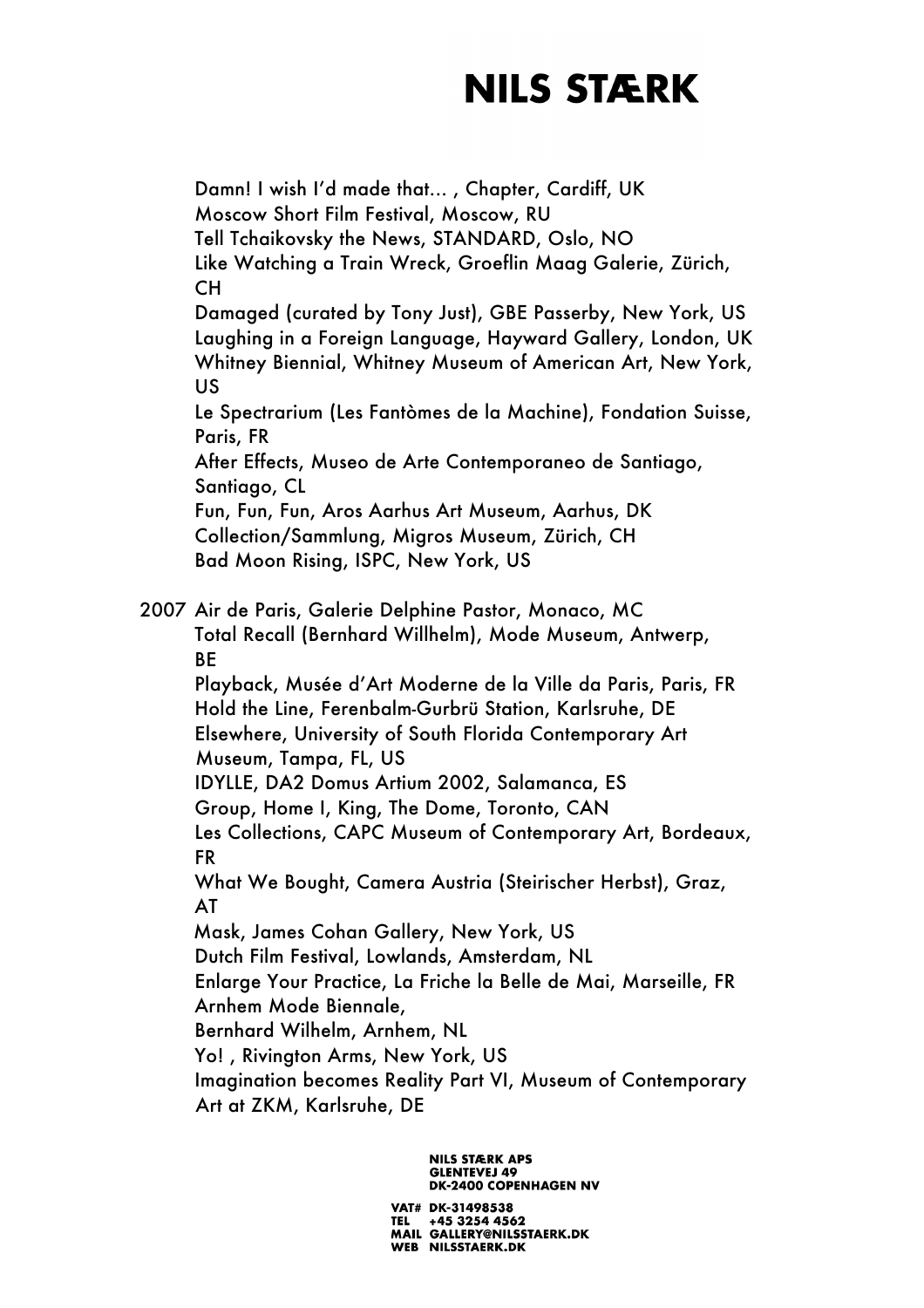The Return of the Seven Samurai , Galerie Lucy Mackintosh, Lausanne, CH Forest Assembly!, Gallery Alexandra Dyvi, Oslo, NO All about Laughter, Mori Museum, Tokyo, JP Destroy Athens, 1st Athens Biennial, Athens, GR 2006 Panoramica, Museo Tamayo Arte Contemporaneo, Mexico City, MX Music is a Better Noise, PS1 Contemporary Art Center, New York, US Group Show, Galeria Leyendecker, Santa Cruz de Tenerife, ES Architecture, Art and Landscape Biennal, Santa Cruz de Tenerife, ES Flesh Records, Haswellediger, New York, US Nuit Blanche, Nuit Blanche, Paris, FR International Photo Festival Seoul, Seoul, KR Impact Festival, Utrecht, NL Distor, Garillo Gill Museum, Mexico City, MX SUMMER, Nils Stærk, Copenhagen, DK D'Etonnants Détours, Maison de la Culture d'Amiens, Amiens, FR Summer Kamp K48 2006, John Connelly Presents, New York Some Tribes, Scalo Guye Gallery, Los Angeles, CA, US Programme Vidéo Suisse 3 Génerations, Spazio Culturale Svizzero di Venezia, Venice, IT JRP Rigniers Exhibition in Paris, Christophe Daviet-Thery Gallery, Paris, FR Human Game, Pitti Fondazione, Florence, IT Rencontres d'Arles Award, Arles, FR Imagination becomes Reality Part VI, Sammlung Goetz, Munich, DE Videonale- Negative Space Extend, Kunstmuseum Bonn, Bonn, DE Action, Frac Provence-Alpes-Còte d'Azur, Marseille, FR Expo PHOTOsuisse, Musceo comunale d'Arte Moderna Ascona, CH Expo PHOTOsuisse, Pinacoteca Casa Ruece, Locarno, CH

#### **NILS STÆRK APS GLENTEVEJ 49 DK-2400 COPENHAGEN NV**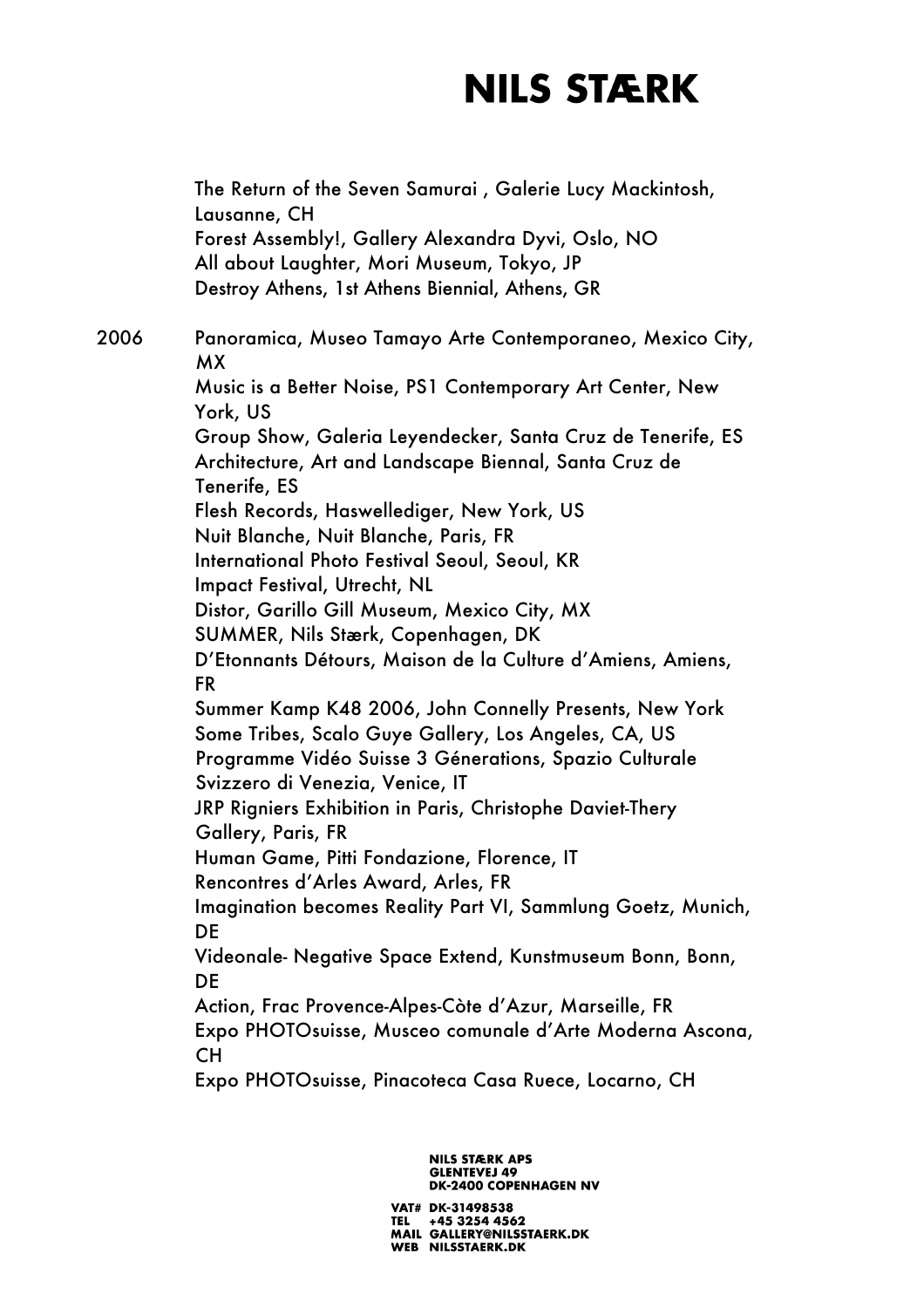Cindy Shermann, Gianni Motti, Olaf Breuning, Galerie Nicola von Senger, Zurich, CH Waking-Up, Galerie Cortex Athletico, Bordeaux, FR Ballermann Die Ausstellung, Kunsthalle zu Kiel, Kiel, DE Cindy Shermann, Jim Shaw, Olaf Breuning, Metro Pictures, New York, US

2005 Blanknessisnot a Void, Standard, Oslo, NO 30 Videoarbeiten aus der Sammlung Goetz, Seedamm Kulturzentum, Pfäffikon, CH Works on Paper, Arndt & Partner, Berlin, D Naturellement Abstrait, Centre d'Art Contemporain Genève, Geneva, CH Kults, Werewolves and Sarcastic Hippies, Yerba Buena Center for the Arts, San Francisco, CA, US Canale Grande im Volksbad, Kunsthalle St. Gallen, St.Gallen,CH Wanderausstellungprojekt PHOTOsuisse, Istituto Svizzero di Roma, Rome, IT Old and New Dreams (Prince Charles Cinema for Art Fortnight), Artprojx ,London, UK Fade to White, Vita Kuben, Umea, SE When Humor Becomes Painful, Migros Museum für Gegenwartskunst, Zürich, CH Mirgration Baustelle Schweiz, Toni Areal, Zürich, CH Film Festival Lima/ Cuszco, Center of Photography, Lima, PE Photography Festival Antwerp, Stella Lohaus Gallery, Antwerp, BE Nomad's Land, Miracle Association, Bayonne, FR Figure it out, Hudson Valley Center for Contemporary Art, Peekskill, New York, US With us Against Reality, or Against Us! Loft, Oslo, NO Viennastripe, Museum in Progress, Vienna, AT First We Take ... Arts Now, Museum of Contemporary Art Kisama, Helsinki, FI Burlesques Contemporains, Jeu de Pomme, Paris, FR Growing up Absurd, Kent Institute of Art, Kent, UK

#### **NILS STÆRK APS GLENTEVEJ 49 DK-2400 COPENHAGEN NV**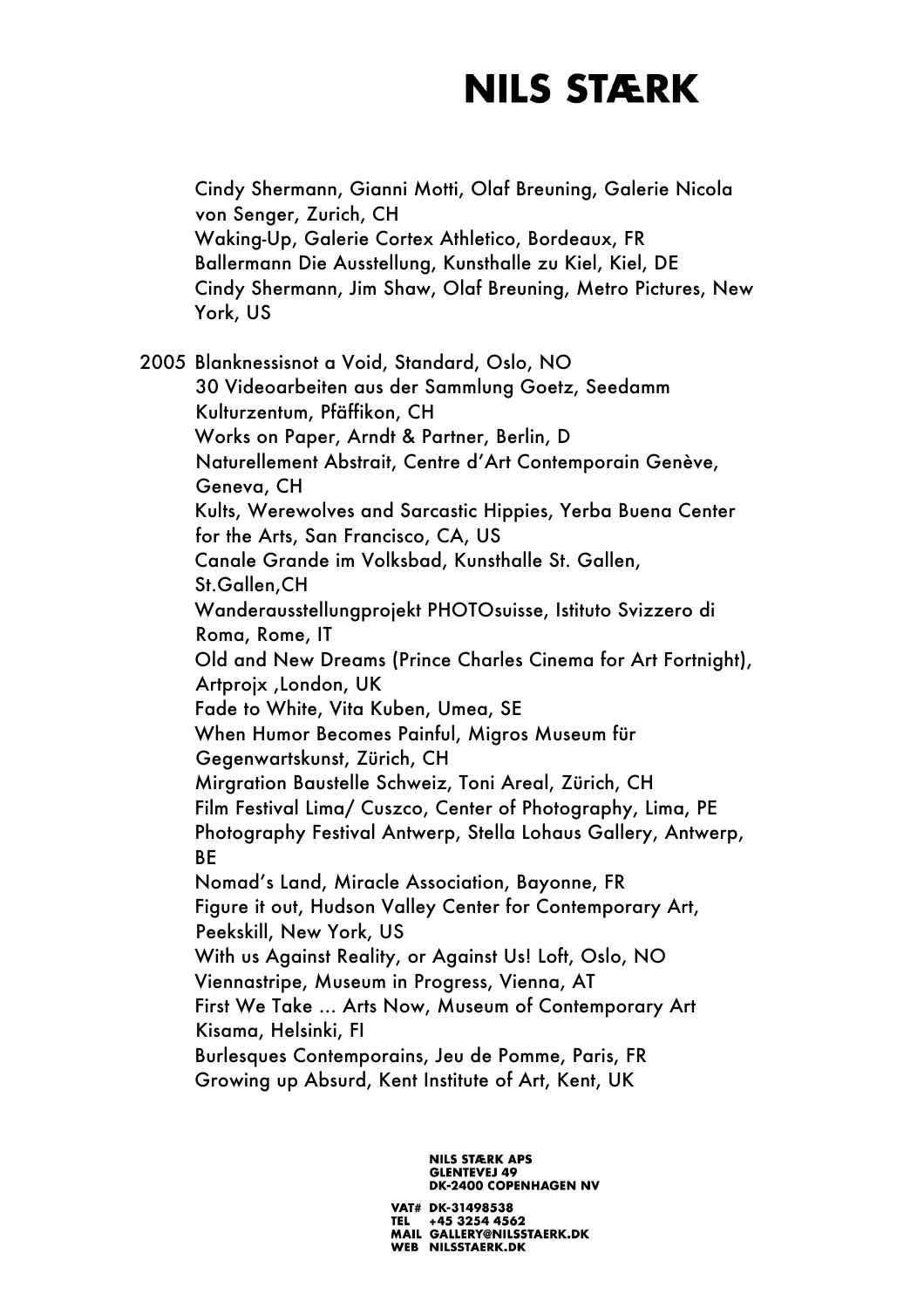Second Sight, The Prague Biennale of Contemporary Art, Prague, CZ

2004 None of the Above, (curated by John Armleder), Swiss Institute, New York, US Mind the Gap, Kunstverein Freiburg, Freiburg, DE Romantic Detachment, Henry Moore Contemporary Projects and PS1, New York, US Sommerfrsche: Künstlervideos mit Esprit. Hamburger Kunsthalle, Hamburg, DE Moving Images, Tank.tv ICA Digital Studios, London, UK Interface, Atomium, Brussels, BE Tell bitte Melden! , Musées Suisses Schweizerisches Landesmuseum, Zürich, CH Incantations, Metro Pictures, New York, US I am the Walrus, Cheim & Read, New York, US Altered States, Leo König, New York, US Skin Tight: The sensibility of the Flesh, Museum of Contemporary Art, Chicago, IL, US Grotesque, Burlesque, Parody, Centre d'art Contemporain, Meymac, FR B-movies on Contemporary Art, Magazine Voralberger Kunstverein, Bregenz, AT Boys Behaving Badly, Contemporary Arts Museum Houston, Houston, TX, US Lost Property, Domaine Pommery, Reims, FR Prêts a Prêter 2, Frac Provence Alpes Côte d'Azur, FR Short Stories, Museum of Photography, Antwerp, BE Dream Extensions, S:M:A:K:, Museum of Contemporary Art Ghent, Brussels, BE

2003 GAME ART, Europ. Zentrum für Kunst- und Industriekultur, Völklingen, DE Der Verein. Ein Zukunftsmodell, Museum im Bellpark, Kriens, CH Dislocation, K3 Project Space, Zürich, CH Swiss Art Video Lobby, Centre pour l'image Contemporaien, Geneva, CH Les vingt ans du FRAC, Chapelle de la Sorbonne, Paris, FR

> **NILS STÆRK APS GLENTEVEJ 49 DK-2400 COPENHAGEN NV**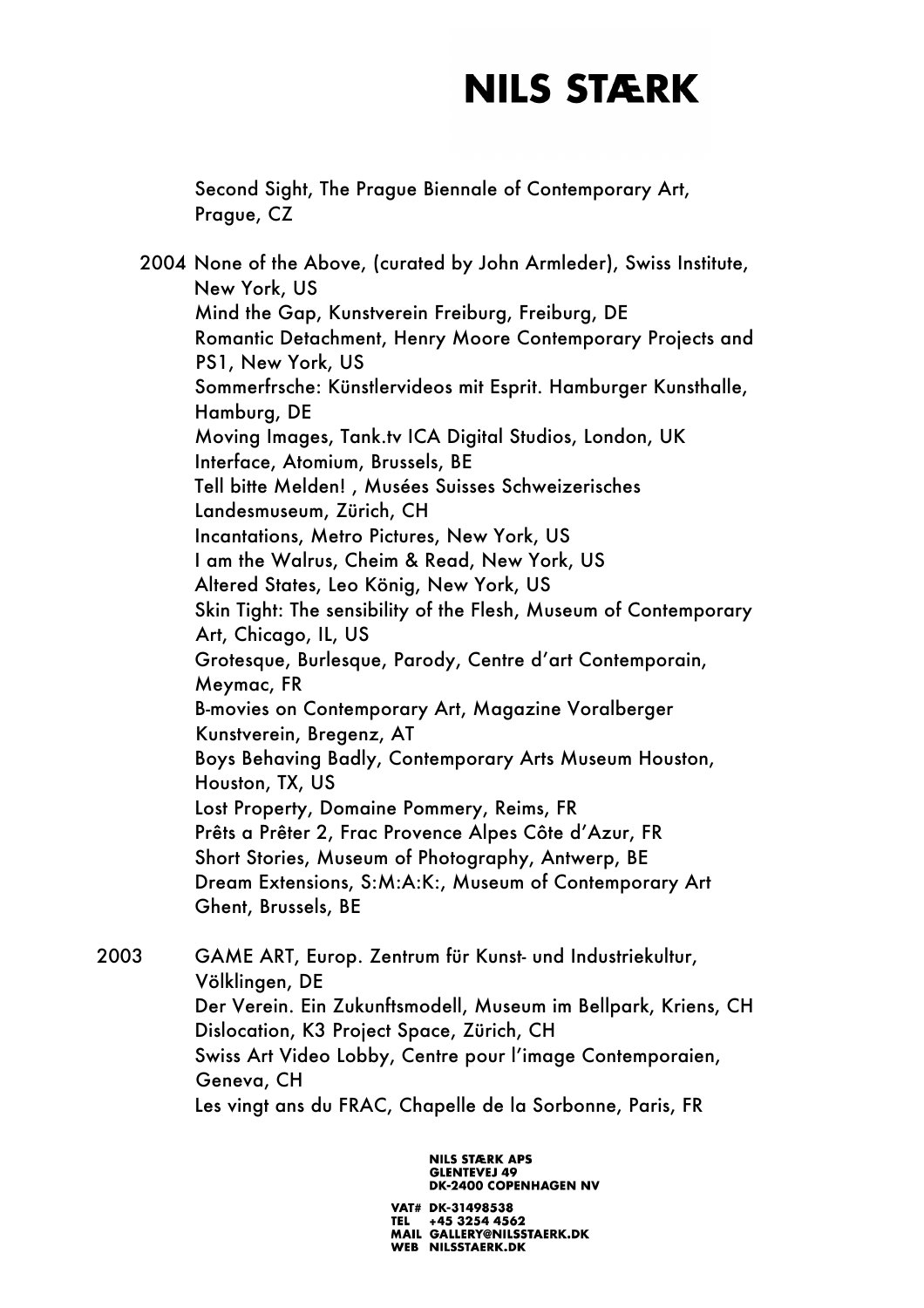Today's Man, John Conelly Presents, New York, US Roadshow, Grizedale Arts, Grizedaie, UK The Fourth Sex: Adolescence Extremes, Fondazione Pitti Imagine, Florenze, IT Urban Diaries, Alcalà, Madrid, ES Swiss Mix, Museo Centro de Arte Reina Sofia, Madrid, ES Venus im Pelz, Neue Galerie am Landesmuseum Joanneum, Graz, AT M\_ARS' Art and War, Neue Galerie Graz, AT Trans-National Monster League, Derek Eller Gallery, New York, US

2002 Out of Control, Liverpool Biennale, UK Tutto Normale, Villa Medici, Rome, IT Centre Régional d'art contemporain, Sète, FR Festival International du Cinéma Nouvelle Génération, Lyon, FR The Golden Week, Kodama Gallery Osaka, (Gallery Side 2) Tokyo, JP C'est pas du Cinéma!, Le Fresony; Studio National, FR Hamish MeKay Gallery, NZ Manor Kunstpreis Schaffhausen, Museum zu Allerheiligen, Schaffhausen, CH Umbau (Schrägspur), Hamburger Kunsthalle, DE Spring Forward, Downtown Arts Festival; Chanel Boutique, New York, US Edicion Madrid, La Feria de las Tentaciones, Madrid, ES More Than One, Andrea Rosen Gallery, New York, US Team Gallery, New York, US

2001 gravitàZERO, Palazzo delle Esposizioni, Rome, IT Close-Up, Kunstverein Hannover, DE M-family, Migros Museum, Zürich, CH Swiss Institute, New York, US Hypermental, Kunsthaus Zürich, Zuerich, CH Let's Entertain, Kunstmuseum Wolfsburg, Wolfsburg, DE Je Pense Donc je Suisse, FRAC PACE, Marseille, FR Anteprima Bovisa, Padiglione d'arte Contemporanea, Milano Europa 2000, Milano, IT

> **NILS STÆRK APS GLENTEVEJ 49 DK-2400 COPENHAGEN NV**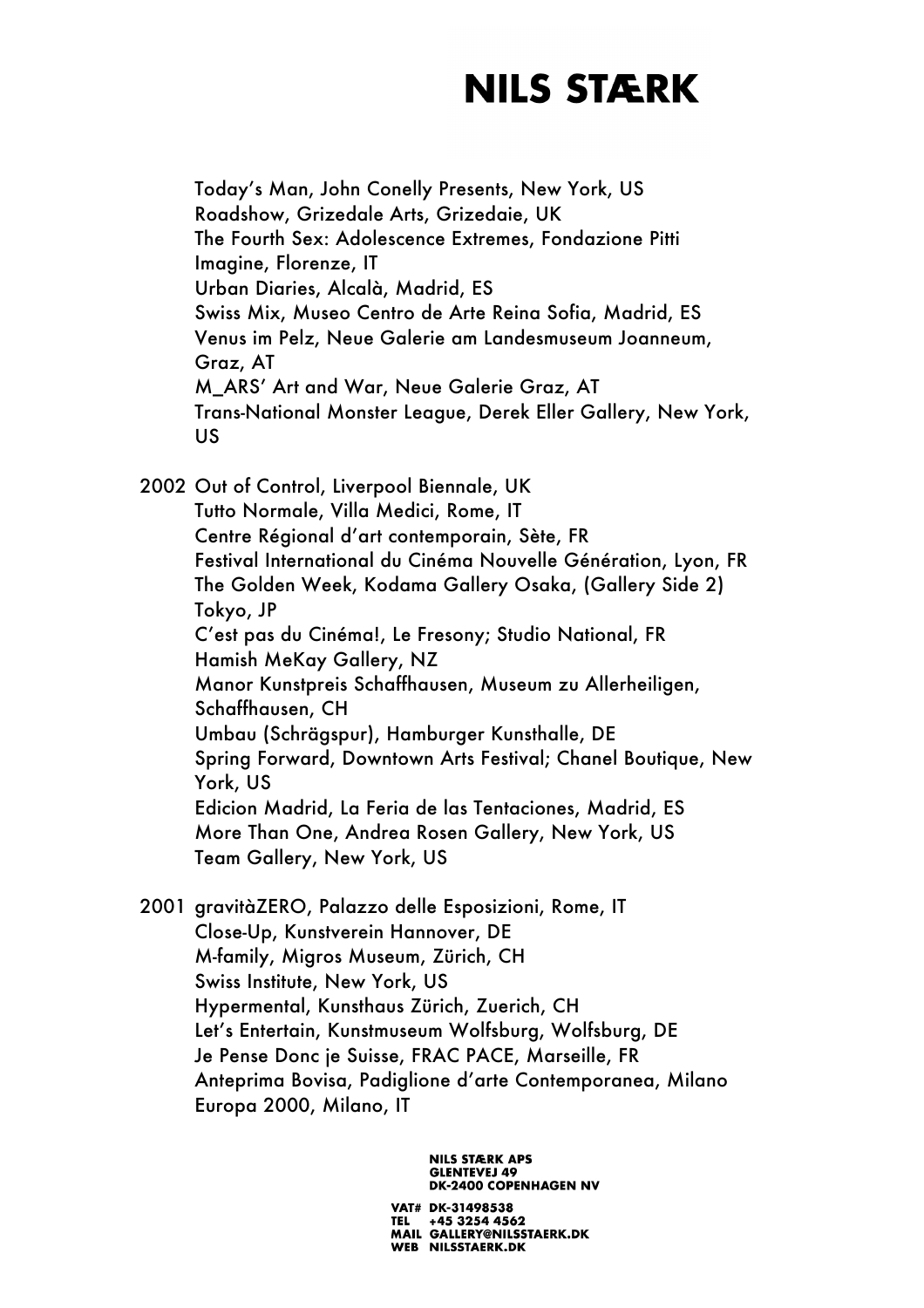Der Gehilfe, Museum für Kunst und Kulturgeschichte Dortmund, Dortmund, DE My Generation, Atlantis Gallery, London, UK bdv (Video), Centre Georges Pompidou, Paris, FR gravitàZERO, Fondazione Adriano Olivetti, Rome, IT Escape, Tirana Biennale, National Gallery, Tirana, AL Utopie politique et religieuse, Hay Art Center, Jerewan, AM …if a double decker bus…, Galerie Air de Paris, Paris, FR Printemps de Septembre, Toulouse, FR Contemporary Fairy Tales, Five Years Gallery, London, UK Up in the Sky, Kunsthaus Grenchen, CH

2000 Reality Bites, Kunsthalle Nürnberg, DE Let's Entertain, Walker Art Center, Minneapolis, US Vis-a-Vis, Kunsthaus, Zürich, CH Der Gehilfe, Museum für Gestaltung Zürich, Zürich, CH Air Suisse, Ecole Supérieure D'art, Perpignan, FR De sparate Optimists, Festival a/d Werft, Utrecht, NL Presumed Innocent, Capc Musée, Bordeaux, FR Guarene Arte 2000, Fondazione Sandretto Rebaudengo, Torino, IT Transfert, 10<sup>th</sup> Swiss Sculpture Exp, Biel, CH EX 25, Museum für Gestaltung, Zürich, CH Let's Entertain, Portland Art Museum, Portland, OR Chicago Project Room, Los Angeles, CA International Media Art Festival, Kiev, UA Au-delà du Spectacle, Centre Georges Pompidou, Paris, FR Hypermental, Kunsthaus, Zürich, CH Der Gehilfe, Kunsthalle Krems, AT Wall 6, Galerie Air de Paris, Paris, FR Stadt, Land, Fluss, Galerie Arndt & Partner, Berlin, DE Close-Up, Kunstverein Baselland und Freiburg, CH The arsFutura Show, arsFutura Galerie, Zurich, CH Ausstellung Bundesstipendium, Fri-Art, Fribourg, CH Miami Art Museum, Miami, FL, US

1999 XN, Espace des Arts, Chalon sur Saone, FR Transfer, Istituto Svizzero Roma, Rome, IT

> **NILS STÆRK APS GLENTEVEJ 49 DK-2400 COPENHAGEN NV**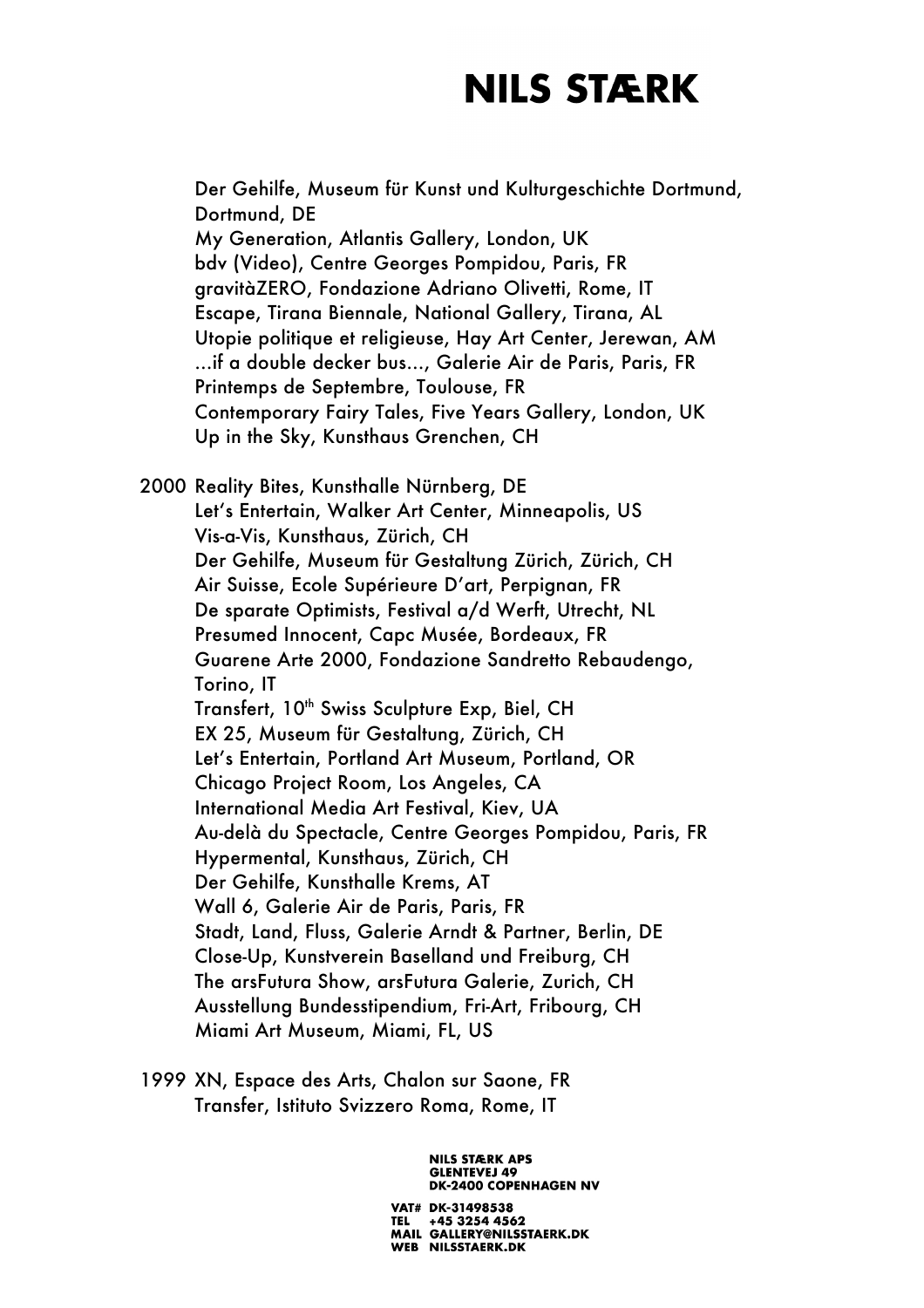Eidg. Wettbewerb für freie Kunst, Messe Basel, CH Städt. Wettbewerb für freie Kunst, Helmhaus, Zürich, CH Statements (Art Basel), arsFutura Galerie, Zürich, CH Repubbliche dell'Arte, Palazzo delle Papese, Siena, IT Young, Fotomuseum, Winterthur, CH DACH, Galerie Krinzinger, Vienna, AT Come In and Find Out, Vol. 2, Centre For Contemporary Arts, Berlin, D They Came By Taxi, Parabolica Spaces, Berlin, DE Missing Link, Kunstmuseum, Bern, CH From Camouflage to Free Style,Toasting Agency c/o Galerie Yvon Lambert, Paris, FR Ausstellung Bundesstipendium, Kunsthalle, Zürich, CH

1998 Stiftung Binz 39, Zürich, CH Freie Sicht aufs Mittelmeer, Kunsthaus, Zürich, CH Diana 98, X-Tra, Zürich, CH Presentation Film Woodworld, Castell Zuoz, CH Freie Sicht aufs Mittelmeer, Kunsthalle Schirn, Frankfurt, D Medium eine Welt dazwischen, Museum für Gestaltung, Zürich, CH

- 1997 Gewebeprobe, Museum zu Allerheiligen, Schaffhausen, CH Gross und Klein, Museum für Gestaltung, Zürich, CH Bed & Breakfast, Grossmünsterturm, Zürich, CH
- 1996 Die Klasse, Museum für Gestaltung, Zürich, CH
- 1995 Ernte, Museum zu Allerheiligen, Schaffhausen, CH Eidg. Wettbewerb für freie Kunst, Messe Basel, CH
- 1994 8004 Zürich (Project in collaboration with Lewis Balz), Peter Kilchmann Galerie, Zürich, CH Project with Yves Netzhammer, Bahnhofpassage Schaffhausen, CH No name Gallery, Basel, CH

**NILS STÆRK APS GLENTEVEJ 49 DK-2400 COPENHAGEN NV**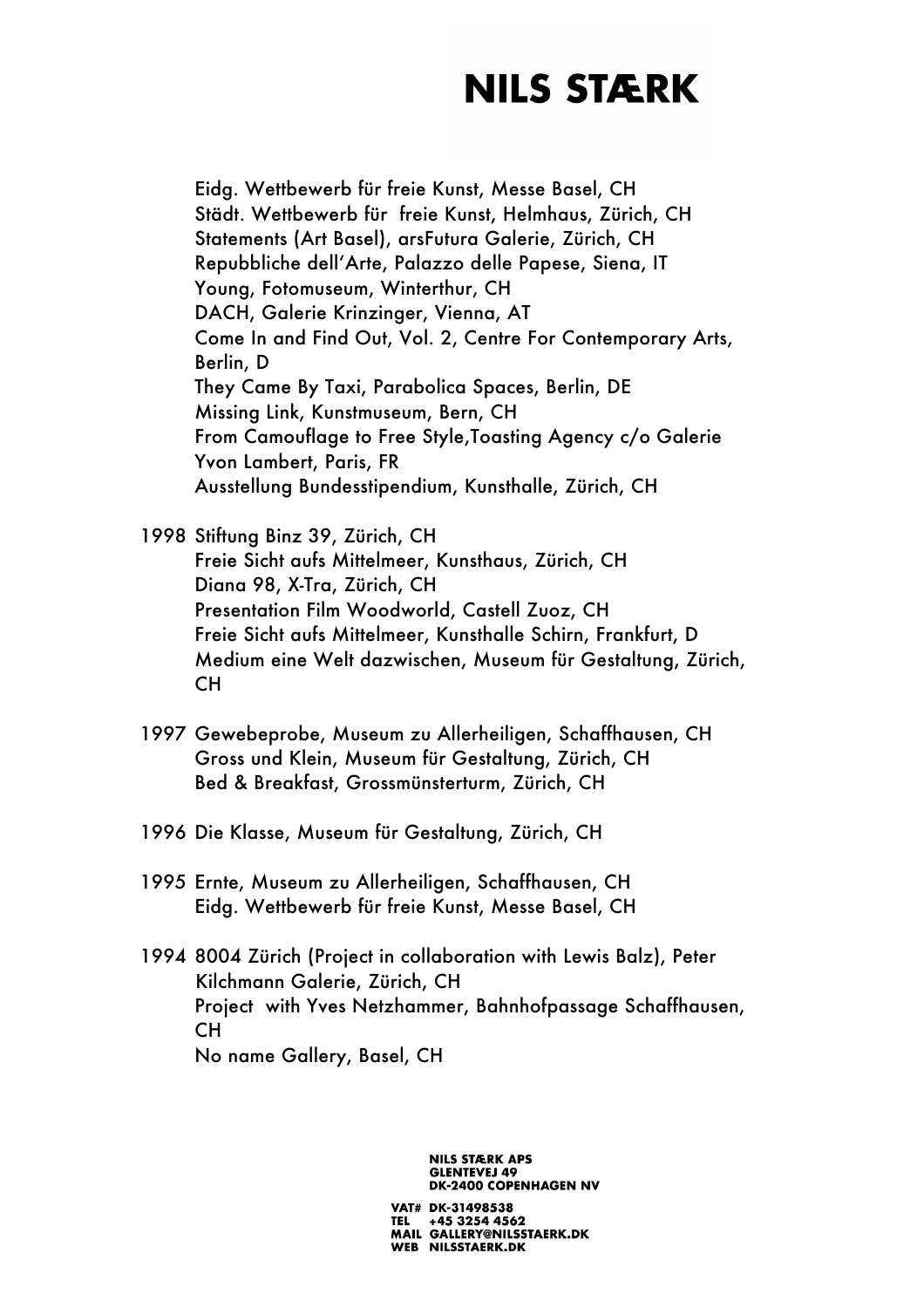### PUBLIC ART

2018 HEADS, Smithson Plaza, The Former Economist Building, London, UK

### GRANTS AND AWARDS

| 2000 | Manor-Kunstpreis, Schaffhausen           |
|------|------------------------------------------|
|      | <b>Bundesstipendium freie Kunst</b>      |
|      | Kiefer-Hablitzel Stipendium              |
| 1999 | <b>Bundesstipendium freie Kunst</b>      |
|      | Kiefer-Hablitzel Stipendium              |
|      | Moët-Chandon Stipendium                  |
|      | Atelierstipendium New York, Stadt Zürich |
| 1998 | <b>Bundesstipendium freie Kunst</b>      |
|      | UBS-Werkjahrstipendium                   |
|      | Atelierstipendium Rom, Istituto Svizzero |
| 1997 | Atelierstipendium BINZ 39, Zürich        |

### PUBLIC AND PRIVATE COLLECTIONS

AROS, Aarhus Art museum, Aarhus, DK Bank Julius Bär & Co. AG, Zürich, CH Collection Rignier, Zurich, CH Collection Zellweger-Luwa, Uster, CH Collection Schweizer Rück, Zürich, CH Collezione La Gaia, Brusca, IT Elipse Foundation, Lisabon, PT FRAC Bourgogne, FR FONDS NATIONAL D'ART CONTEMPORAIN, FR Grafische Sammlung des Museums für Gestaltung, Zurich, CH Kunsthalle Hamburg, DE Kunsthaus Glarus, CH Kunsthaus Zürich, Zürich, CH Louisiana Museum of Modern Art, Copenhagen, DK Musée d'Art Moderne/ Centre de Création Industrielle, FR

> **NILS STÆRK APS GLENTEVEJ 49 DK-2400 COPENHAGEN NV**